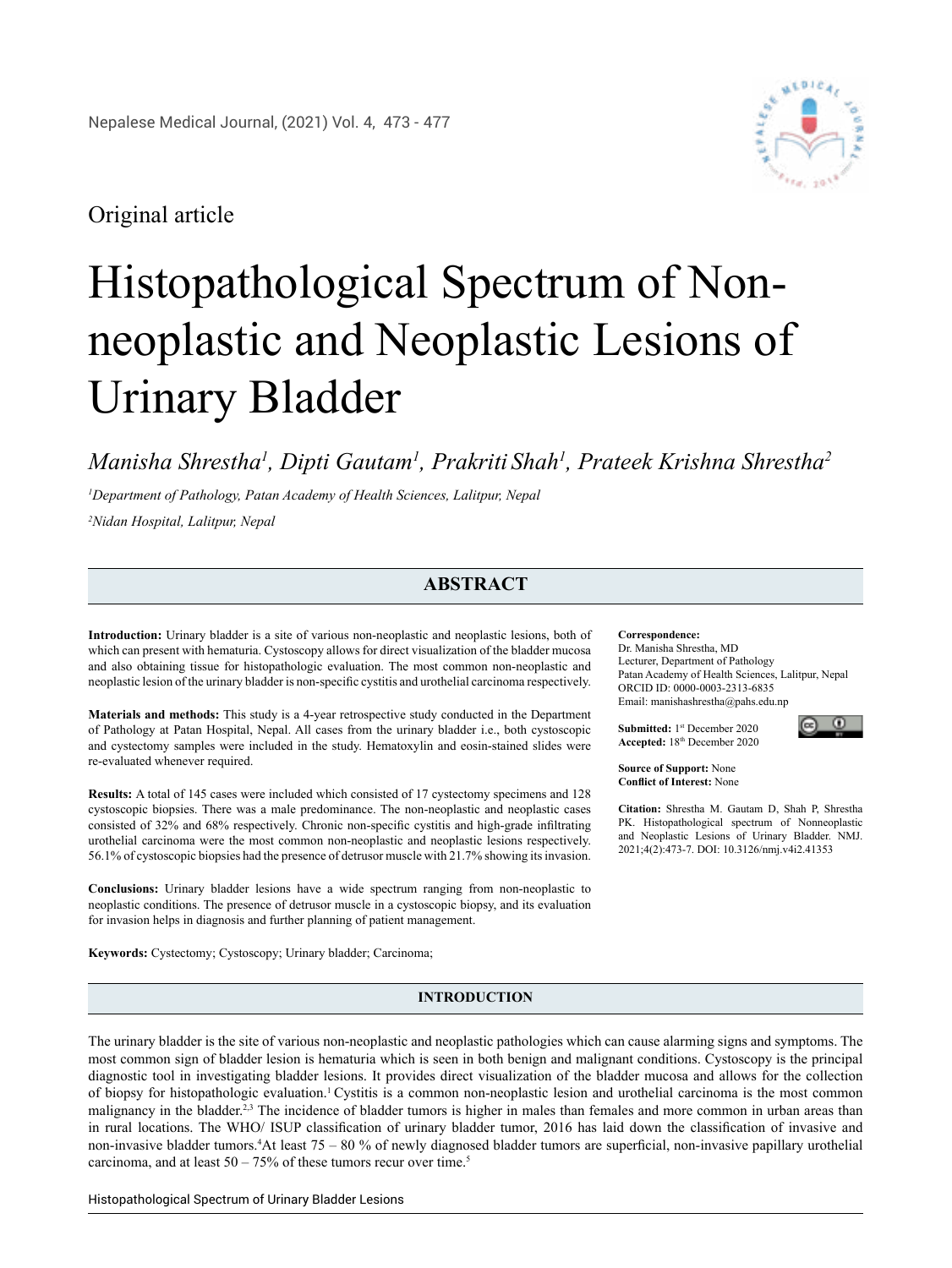This study aimed to determine the demographics and spectrum of the various non-neoplastic and neoplastic urinary bladder lesions and the histological characteristics of these lesions in patients presenting to Patan Hospital.

### **MATERIALS AND METHODS**

This is a 4-year retrospective study carried out in the Department of Pathology at Patan Hospital and includes data from 1<sup>st</sup> January 2017 to 31<sup>st</sup> December 2020, retrieved from the departmental records. All cases from the urinary bladder i.e., both cystoscopy and cystectomy samples were included in the study. Hematoxylin and eosin-stained slides were re-evaluated whenever required. The neoplastic lesions were classified according to the 2016 WHO classification of tumors of the urinary bladder.

The variables including age, gender, non-neoplastic and neoplastic lesions were summarized in frequency, mean, median, and range whichever applicable. The presence or absence of detrusor muscle in cystoscopic biopsies was evaluated. All the data were filled into a predesigned proforma and compiled in Microsoft Excel. The data were analyzed using SPSS version 21.0.

### **RESULTS**

A total of 145 cases were included in the study which consisted of 17 cystectomy specimens and 128 cystoscopic biopsies. There was a male predominance with 97 (67%) males and 48 (33%) females with a male: female ratio of 2:1. The majority of the cases were neoplastic (99 cases, 68%) and 46 cases (32%) were nonneoplastic. High-grade infiltrating urothelial carcinoma was the most common neoplastic lesion and chronic non-specific cystitis was the most common non-neoplastic lesion (Table 1). The age of the patients ranged from 21- 86 years with a mean age of 62 years. The mean age for non-neoplastic and neoplastic lesions was 57 years and 64 years respectively.

**Table 1: Histological types of non-neoplastic and neoplastic lesions**

|                              | <b>Diagnosis</b>                                                       | Number $(\% )$ |
|------------------------------|------------------------------------------------------------------------|----------------|
| Non-neoplastic<br>lesions    | Chronic non-specific cystitis                                          | $31(21.4\%)$   |
|                              | Cystitis cystica                                                       | $6(4.1\%)$     |
|                              | Tuberculosis                                                           | $3(2.0\%)$     |
|                              | Granulomatous inflammation<br>(fig. 1)                                 | $2(1.4\%)$     |
|                              | Brunn nest                                                             | $1(0.7\%)$     |
|                              | Chemotherapy-induced changes                                           | $1(0.7\%)$     |
|                              | Hemorrhagic cystitis                                                   | $1(0.7\%)$     |
|                              | Urothelial hyperplasia                                                 | $1(0.7\%)$     |
|                              | Total                                                                  | 46             |
| <b>Neoplastic</b><br>lesions | Infiltrating urothelial carcinoma,<br>high grade                       | $37(25.5\%)$   |
|                              | PUNLMP (fig. 2)                                                        | $9(6.2\%)$     |
|                              | Non-invasive papillary<br>urothelial carcinoma, low grade<br>(fig. 3)  | 21 (14.5%)     |
|                              | Infiltrating urothelial carcinoma,<br>low grade                        | 14 (9.7%)      |
|                              | Non-invasive papillary<br>urothelial carcinoma, high<br>grade (fig. 4) | $7(4.8\%)$     |
|                              | Neuroendocrine tumors                                                  | $3(2.0\%)$     |
|                              | Squamous cell carcinoma                                                | $2(1.4\%)$     |
|                              | Urothelial dysplasia                                                   | $2(1.4\%)$     |
|                              | Inverted urothelial papilloma                                          | $2(1.4\%)$     |
|                              | Urothelial papilloma                                                   | $2(1.4\%)$     |
|                              | Total                                                                  | 99             |

\*PUNLMP: Papillary urothelial neoplasm of low malignant potential

All 46 non-neoplastic lesions were diagnosed on cystoscopic biopsy. Of the 99 neoplastic lesions, 82 cases were diagnosed on cystoscopic biopsy and 17 were on cystectomy specimens. 46 cases (56.1%) out of the 82 neoplastic cases diagnosed on cystoscopic biopsy had muscularis propria included in the biopsy with 10 cases showing its invasion. Most cases with an invasion of the muscularis propria were high-grade infiltrating urothelial carcinoma (8, 80%) and 2 cases of neuroendocrine tumor (20%). The neuroendocrine tumor consisted of 1 case each of small cell neuroendocrine carcinoma (fig. 5) and large cell neuroendocrine carcinoma.

Out of the 17 cystectomy specimens, most cases had high-grade infiltrating urothelial carcinoma (12 cases, 70 %), low grade infiltrating urothelial carcinoma and squamous cell carcinoma (fig.6) was seen in 2 cases (12%) each, and the neuroendocrine tumor was noted in 1 case (6%). The majority of the cystectomy cases(9 cases, 53%) were in stage pT2a, 3 cases (18%) each in pT3a and pT4a stages, and 1 case each (6%) in pT1 and pT2b stages.



**Figure 1: Granulomatous cystitis in a patient with history of intravesical BCG instillation (H and E stain, 400X)**



**Figure 2: Papillary urothelial neoplasm of low malignant potential (H and E stain, 400X)**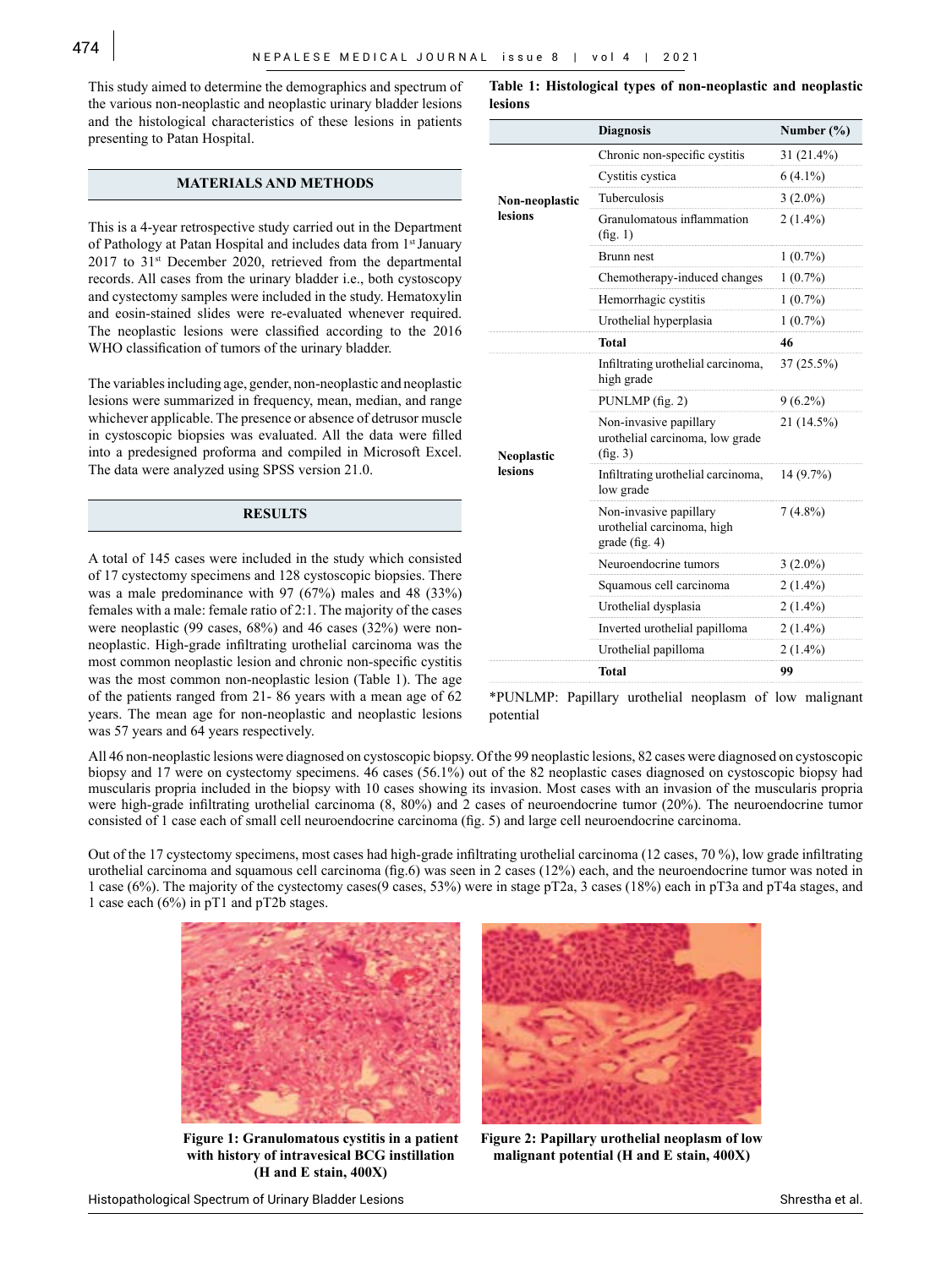

**Figure 3: Non- invasive papillary urothelial carcinoma, low grade (H and E stain, 100X, inset: 400X)**



**Figure 4: Non- invasive papillary urothelial carcinoma, high grade (H and E stain, 100X, inset: 400X)**



**Figure 5: Small cell neuroendocrine carcinoma of urinary bladder (H and E stain, 400X)**

#### **DISCUSSION**

Cystoscopy assists not only in diagnosis but the additional information obtained from a cystoscopic biopsy can also help in the planning of further treatment for the patient.<sup>6</sup>

In the present study, males were predominant over females with a male to female ratio of 2:1, and the mean age of patients with non-neoplastic lesions was 57 years as compared to the mean age of patients with a neoplastic lesion which was 64 years, which is comparable to other studies.<sup>3,6</sup> Most of the cases in this study consisted of neoplastic lesions (68%). This is was a similar finding in the studies by Srikousthubha et al<sup>1</sup> and Pudasaini et al<sup>6</sup>.

The most common non-neoplastic lesion was chronic non-specific cystitis, which is similar to other studies.<sup>1,3,6</sup> Non- specific cystitis can present clinically with hematuria, which can warrant a need for cystoscopy and biopsy. Tuberculosis was noted in 3 cases (2%), which showed necrosis and granuloma with ulceration of the lining epithelium. This is similar to the findings by Srikousthubha et al<sup>1</sup> from Sri Lanka. Urogenital tuberculosis is noted in 2-20% of pulmonary tuberculosis patients. South Asia still has

**Figure 6: Pure squamous cell carcinoma of urinary bladder (H and E stain, 100X)**

a high prevalence of pulmonary tuberculosis, hence leading to tuberculosis in the urinary bladder in some cases. In the present study, granulomatous inflammation was noted in 2 cases and both the cases had intravesical BCG immunotherapy. Intravesical instillation of BCG activates MHC class II linked cascade of local immune reaction and is characterized microscopically by small loosely textured granuloma in the superficial lamina propria and denudation of the lining epithelium.<sup>7</sup>

The most common neoplastic lesion was infiltrating urothelial carcinoma followed by non-invasive papillary urothelial carcinoma. This is similar to the findings of other studies from Nepal.2,3,6,8 Studies from India and China also show invasive urothelial carcinoma to be the most common neoplastic lesion of the urinary bladder.<sup>9,10</sup>However, Srikousthubha et al<sup>1</sup> found 87.5% of neoplastic cases to be non-invasive urothelial carcinoma. Urinary bladder cancer is the  $10<sup>th</sup>$  most common cancer in the world and the 6<sup>th</sup> most common cancer in males.<sup>11</sup>It is the 5<sup>th</sup> most expensive cancer in terms of medical care in the United States.<sup>12</sup> The need for lifelong monitoring and treatment along with the long-term survival of patients could be one of the contributing factors.

Histopathological Spectrum of Urinary Bladder Lesions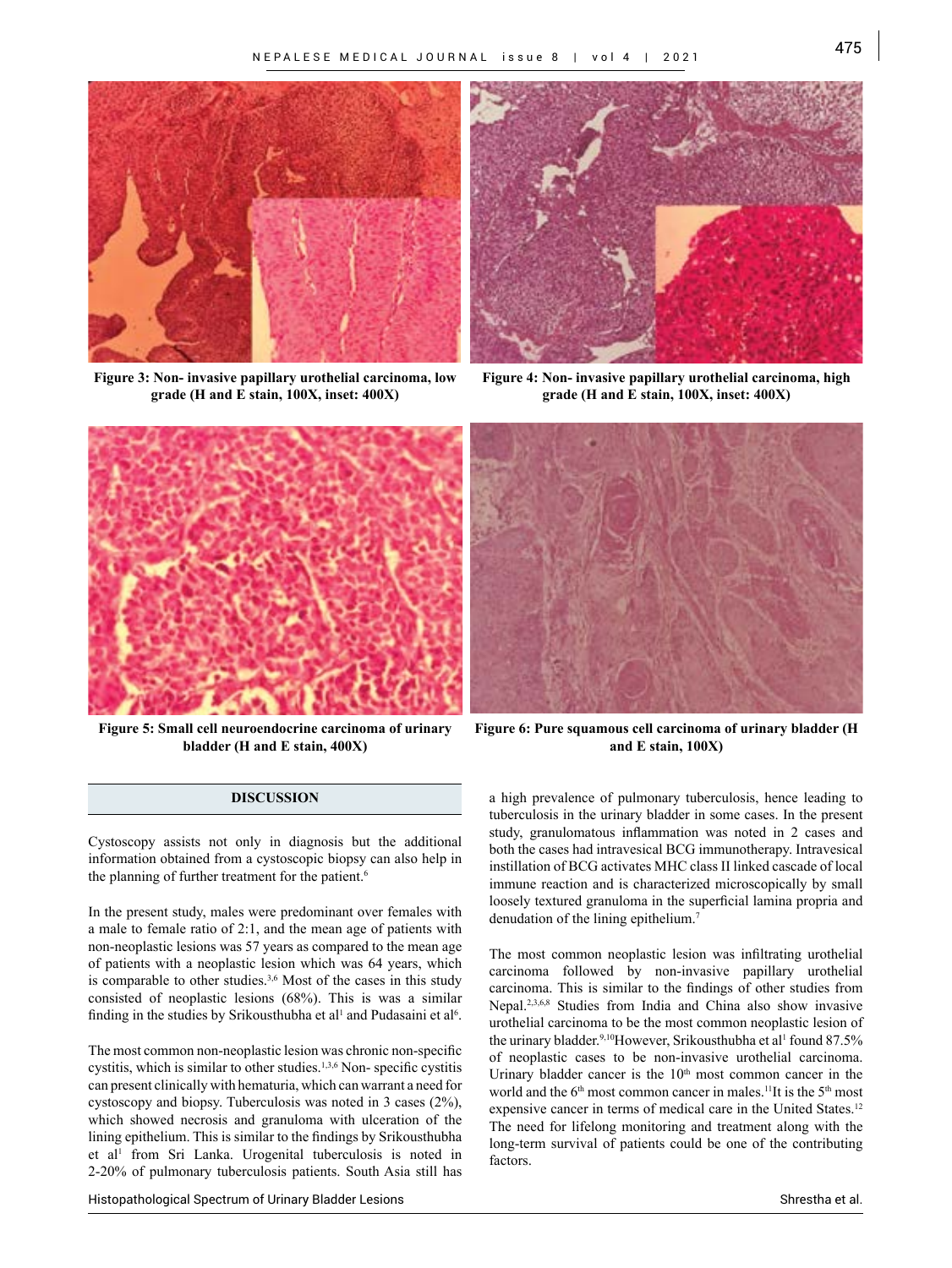The frequency of high-grade invasive urothelial carcinoma was more than low grade, which is similar to the findings by Baidya et al.3 High-grade lesions are more aggressive and thus are more susceptible to invasion.<sup>4</sup> This could also explain the finding of most of the muscle-invasive urothelial carcinomas to be high grade in the present study. Hashmi et al<sup>13</sup> also found that highgrade urothelial carcinoma was associated with deep muscle invasion, higher rates of recurrence, and poor patient survival.

In the present study, detrusor muscle was included in 56.1% of cystoscopy specimens and absent in  $43.9\%$ . Pudasaini et al<sup>6</sup> found no detrusor muscle in 33.3% of cystoscopy specimens. Muscle invasive bladder cancers have increased rates of microscopic spread to lymph nodes reducing the chances of cure. Treatment options considered in these cases are also more invasive and include radical cystectomy, chemotherapy, and radical radiotherapy.14 Therefore, in a cystoscopic biopsy, the presence of detrusor muscle for evaluation of tumor invasion is of utmost importance.

In cystectomy specimens, most of the cases (53%) were in stage pT2a. A study by Cheng et  $al<sup>15</sup>$  found most cystectomy specimens had stage pT3 followed by pT2 and pT1. The recent WHO classification of tumors of the urinary bladder warrants the sub-classification of T2 into T2a and T2b i.e., invasion of the inner half and the outer half of the detrusor muscle respectively.<sup>4</sup> Studies have found T2a to be associated with less lymph node metastasis and better survival rates as compared to T2b.<sup>16,17</sup>

In the present study, other than invasive urothelial carcinoma, the invasion of muscularis propria was noted in neuroendocrine carcinoma (1 case each of small cell carcinoma and large cell neuroendocrine carcinoma). Neuroendocrine carcinoma of the urinary bladder is diagnosed at an advanced stage and has an unfavorable prognosis.13 Squamous cell carcinoma was noted in 2 cases (1.4%), which were in stage pT3a and pT4a respectively. Squamous cell carcinoma of the urinary bladder is noted in patients with Schistosoma infection, spinal injury, and those with long-term use of an indwelling catheter. Studies have shown worse prognosis and rapid disease course when compared to urothelial carcinoma.18,19

In the present study, non-invasive papillary urothelial carcinoma constituted 19.3% of all cases, with 21 low grade and 7 highgrade cases. Pudasaini et al<sup>6</sup> had a comparable finding with higher number of low-grade cases. PUNLMP consisted of 9 cases (6.2%), which is similar to other studies.<sup>1,3,6</sup> 2016 WHO classification of tumors of the urinary bladder reconfirms the use of PUNLMP as a separate entity in Ta tumors.4 Contrary to this, Hentschel et al<sup>20</sup> do not recommend the continued use of PUNLMP. In the present study, there were 2 cases (1.4%) each of urothelial papilloma and inverted papilloma. Thapa et al<sup>8</sup> included 5 cases  $(8.9\%)$  of papilloma, whereas Pudasaini et al<sup>6</sup> and Srikousthubha et al<sup>1</sup> did not find any such cases. McKenney et al<sup>21</sup> state that urothelial papillomas are histologically and probably biologically distinctive tumors and merit distinction from other high-risk papillary neoplasms of the urinary bladder.

#### **CONCLUSIONS**

Non-neoplastic and neoplastic lesions of the urinary bladder have a wide spectrum with the majority of the cases being neoplastic. High-grade urothelial carcinoma and non- urothelial carcinoma have a poor prognosis. The assessment of invasion of the detrusor muscle plays a valuable role in determining the prognosis and management of patients with urinary bladder carcinoma.

#### **REFERENCES**

- 1. Srikousthubha, Sukesh, Raghuveer C V, Hingle S. Profile of lesions in cystoscopic bladder biopsies: A histopathological study. J Clin Diagnostic Res 2013; 7: 1609–12. [Crossref](DOI: https://doi.org/10.7860/JCDR/2013/5166.3233)
- 2. Vaidya S, Lakhey M, KC S, Hirachand S. View of Urothelial Tumours of the Urinary Bladder: A Histopathological Study of Cystoscopic Biopsies. J Nepal Med Assoc 2013; 475– 78. URL[:Website](https://www.jnma.com.np/jnma/index.php/jnma/article/view/2053/1637)
- 3. Baidya R, Sigdel B, Baidhya N. Histopathological study of cystoscopic bladder biopsies. J Pathol Nepal 2015; 5: 717–19. **[Crossref](DOI: https://doi.org/10.3126/jpn.v5i9.13689)**
- 4. Humphrey PA, Moch H, Cubilla AL,Ulbright TM, Reuter VE. The 2016 WHO Classification of Tumours of the Urinary System and Male Genital Organs—Part B: Prostate and Bladder Tumours. Eur Urol 2016; 70: 106–19. [Crossref](DOI: https://doi.org/10.1016/j.eururo.2016.02.028)
- 5. Boustead GB, Fowler S, Swamy R, Kocklebergh R, Hounsome L. Stage, grade and pathological characteristics of bladder cancer in the UK: British Association of Urological Surgeons (BAUS) Urological Tumour Registry. BJU Int 2014; 113: 924–30. [Crossref](DOI: https://doi.org/10.1111/BJU.12468)
- 6. Pudasaini S, Subedi N, Prasad KB, Rauniyar SK, Joshi BR. Cystoscopic bladder biopsies: a histopathological study. Nepal Med Coll J 2014; 9–12. [Website](URL: https://pubmed.ncbi.nlm.nih.gov/25799802/)
- 7. Marui Z, Zhang D, Krulin B. Bladder Cancer Therapy Related Histopathologic Changes. Open Pathol J 2009; 3: 74–80. [Website](URL: https://benthamopen.com/contents/pdf/TOPATJ/TOPATJ-3-74.pdf)
- 8. Thapa R, Lakhey M, Bhatta A. Spectrum of histomorphological diagnosis in cystoscopic bladder biopsies. J Pathol Nepal 2017; 7:

#### 1062–65. [Crossref](DOI: https://doi.org/10.3126/jpn.v7i1.16913)

- 9. Kanade SS, Kamble J. Histopathological Spectrum of Lesions in Urinary Bladder. MedPulse Int J Pathol; 14. [Crossref](DOI: https://doi.org/10.26611/1051434)
- 10. Li K, Lin T, Xue W, Mu X, Xu E, Yang X, et al. Current status of diagnosis and treatment of bladder cancer in China – Analyses of Chinese Bladder Cancer Consortium database. Asian J Urol 2015; 2: 63–9. [Crossref](DOI: https://doi.org/10.1016/J.AJUR.2015.04.016)
- 11. GLOBOCAN 2020: Bladder cancer 10th most commonly diagnosed worldwide - World Bladder Cancer Patient Coalition. [online] 2020 [cited 2021 December 6] Available from: [Website](URL:https://worldbladdercancer.org/news_events/globocan-2020-bladder-cancer-10th-most-commonly-diagnosed-worldwide/.)
- 12. Botteman MF, Pashos CL, Redaelli A, Laskin B, Hauser R. The Health Economics of Bladder Cancer: A Comprehensive Review of the Published Literature. Pharmacoeconomics 2003; 21: 1315–30. [Crossref](DOI: https://doi.org/10.1007/BF03262330)
- 13. 13. Hashmi AA, Rafique S, Haider R, Munawar S, Irfan M, Ali J. Prognostic Implications of Deep Muscle Invasion and High Grade for Bladder Urothelial Carcinoma. Cureus; 12. 2020. [Crossref](DOI: https://doi.org/10.7759/CUREUS.10802.)
- 14. Shelley M, Barber J, Wilt TJ, Mason M. Managing muscle-invasive bladder cancer. Cochrane Database Syst Rev; 2012. [Crossref](DOI: https://doi.org. 10.1002/14651858.CD002079)
- 15. Cheng L, Neumann RM, Weaver AL, Cheville JC, LeibovichBC, Ramnani DM, et al. Grading and staging of bladder carcinoma in transurethral resection specimens. Correlation with 105 matched cystectomy specimens. Am J Clin Pathol 2000; 113: 275–79.DOI: **[Crossref](https://doi.org/10.1309/94B6-8VFB-MN9J-1NF5)**